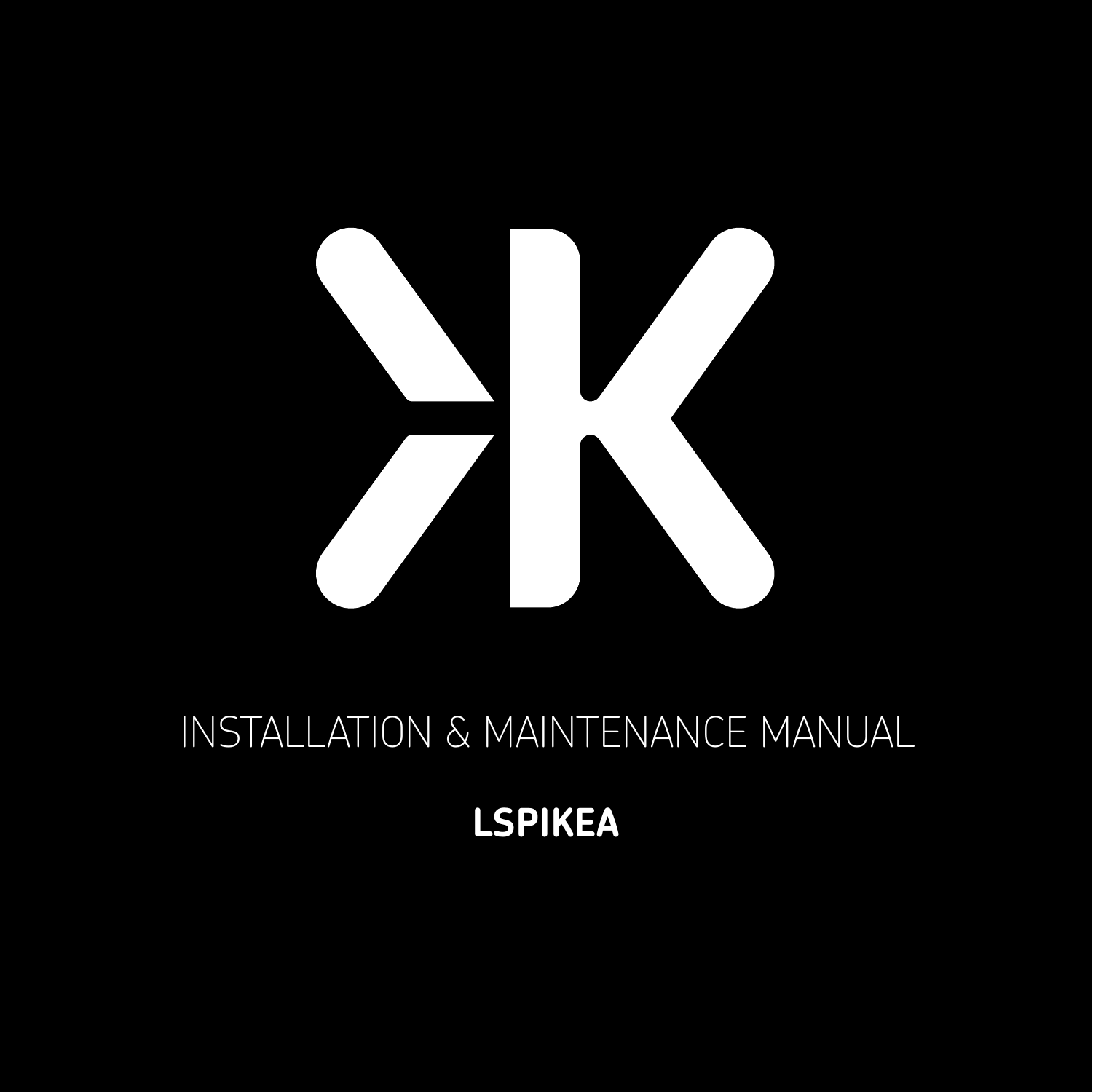### **GENERAL**

The light source of this luminaire is not replaceable; when the light source reaches its end of life the whole luminaire should be replaced.

Clean the external surfaces with a damp cloth using a mild solution of detergent and warm water only, do not use aggressive cleaning products or solvents which may damage the product.

Do not use any source of high-pressure washers to maintain or clean this luminaire. This product is non-dimmable.

This product should be recycled in the correct manner when it reaches the end of its life. Check local authorities for where facilities exist.

#### **WARRANTY**

This product has a warranty of 2 years from the date of purchase. Failure to install this product in accordance with the current edition of the IEE Wiring Regulations (BS7671), improper use, or removal of the batch code will invalidate the warranty. If this product should fail within its warranty period, it should be returned to the place of purchase for a free of charge replacement. ML Accessories does not accept responsibility for any installation costs associated with the replacement product. Your statutory rights are not affected. ML Accessories reserve the right to alter product specification without prior notice.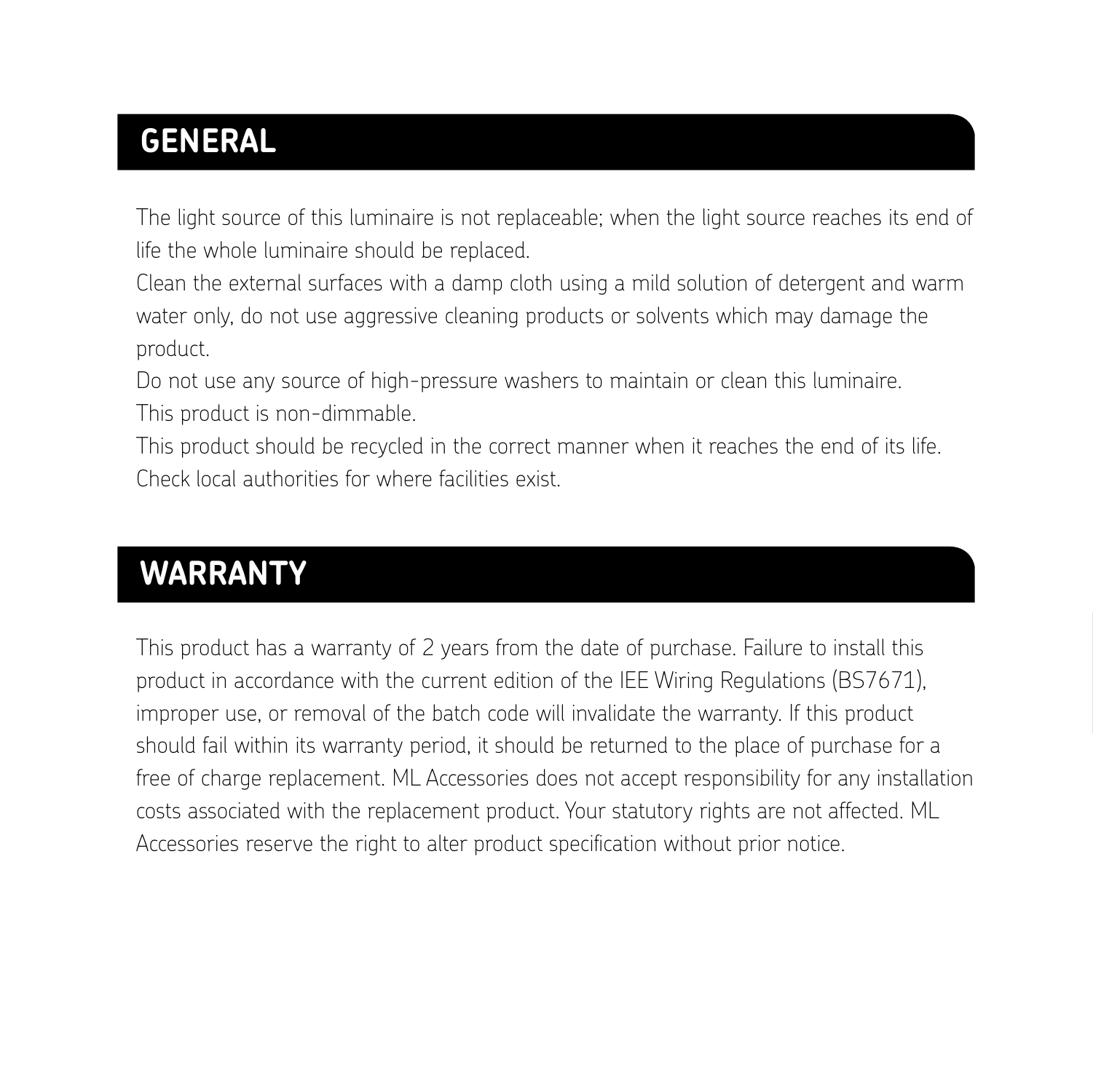## **GENERAL INSTRUCTIONS**

**These instructions should be read carefully and retained by the end-user after installation for future reference and maintenance.**

**These instructions should be used to aid the installation of the following product: LSPIKEA**

#### **SAFETY**

- This product must be installed in accordance with the latest edition of the IEE Wiring Regulations (BS7671) and current Building Regulations. If in any doubt, consult a qualified electrician
- Please isolate mains prior to installation or maintenance
- Check the total load on the circuit (including when this luminaire is fitted) does not exceed the rating of the circuit cable, fuse or circuit breaker
- Please note the IP (Ingress Protection) rating of this luminaire when deciding the location for installation
- This product is Class I and must be earthed
- This product is IP65 rated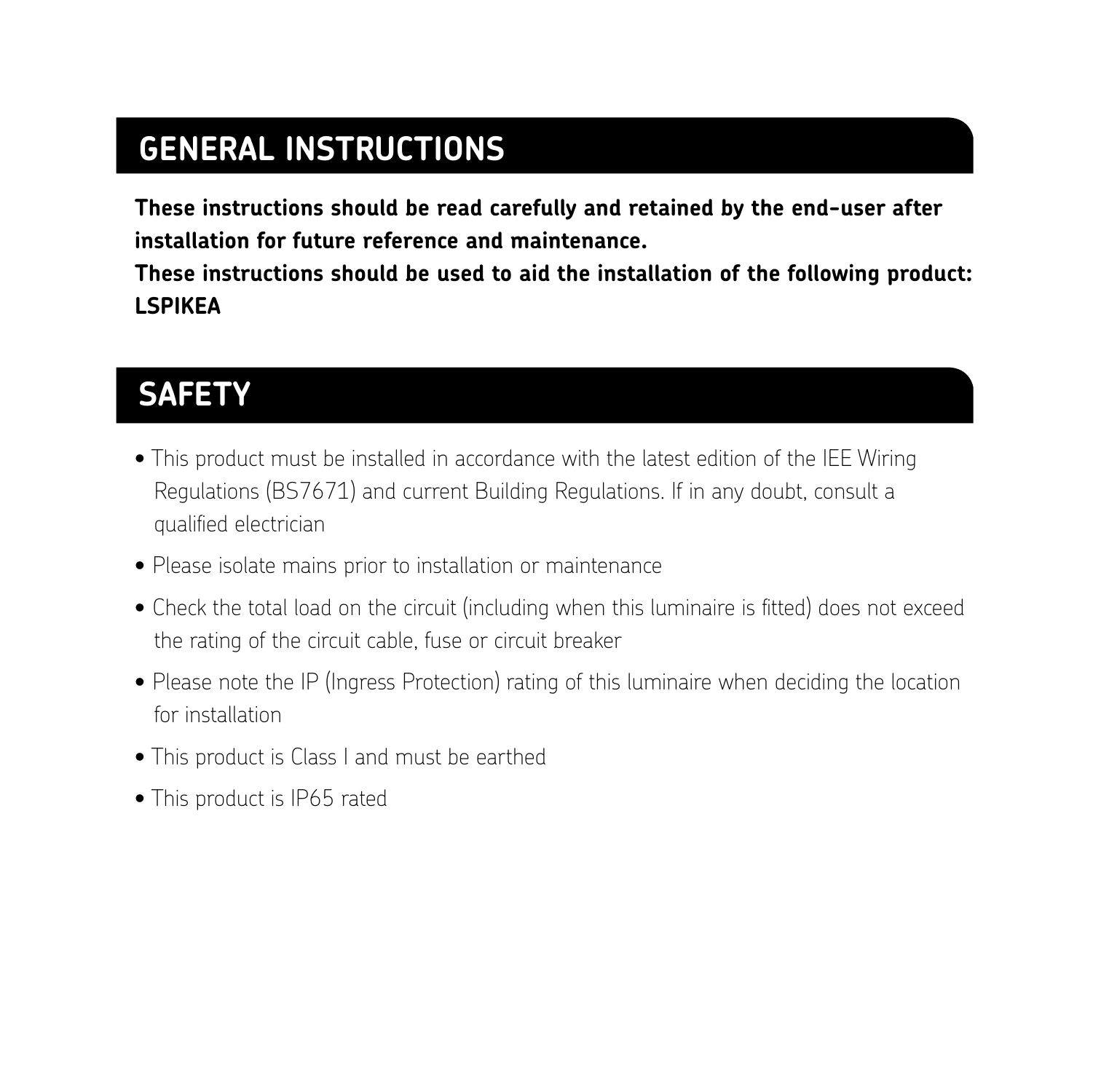## **INSTALLATION**

Note - If this luminaire is being used in conjunction with an external PIR or sensor, please confirm with the manufacturer of the sensors that they are compatible with LED luminaires

- Provide power to the required point of installation (refer to BS7671 for correct cabling methods). Suitable IP rated junction boxes should be used where required
- The power source connections should be local and accessible via a suitable IP rated enclosure
- Choose a position for the luminaire ensuring that the ground is suitable to firmly hold the spike and luminaire in position. Check the ground is not liable to flooding and the spike does not infringe with any underground pipes or cables (see Fig. 1)

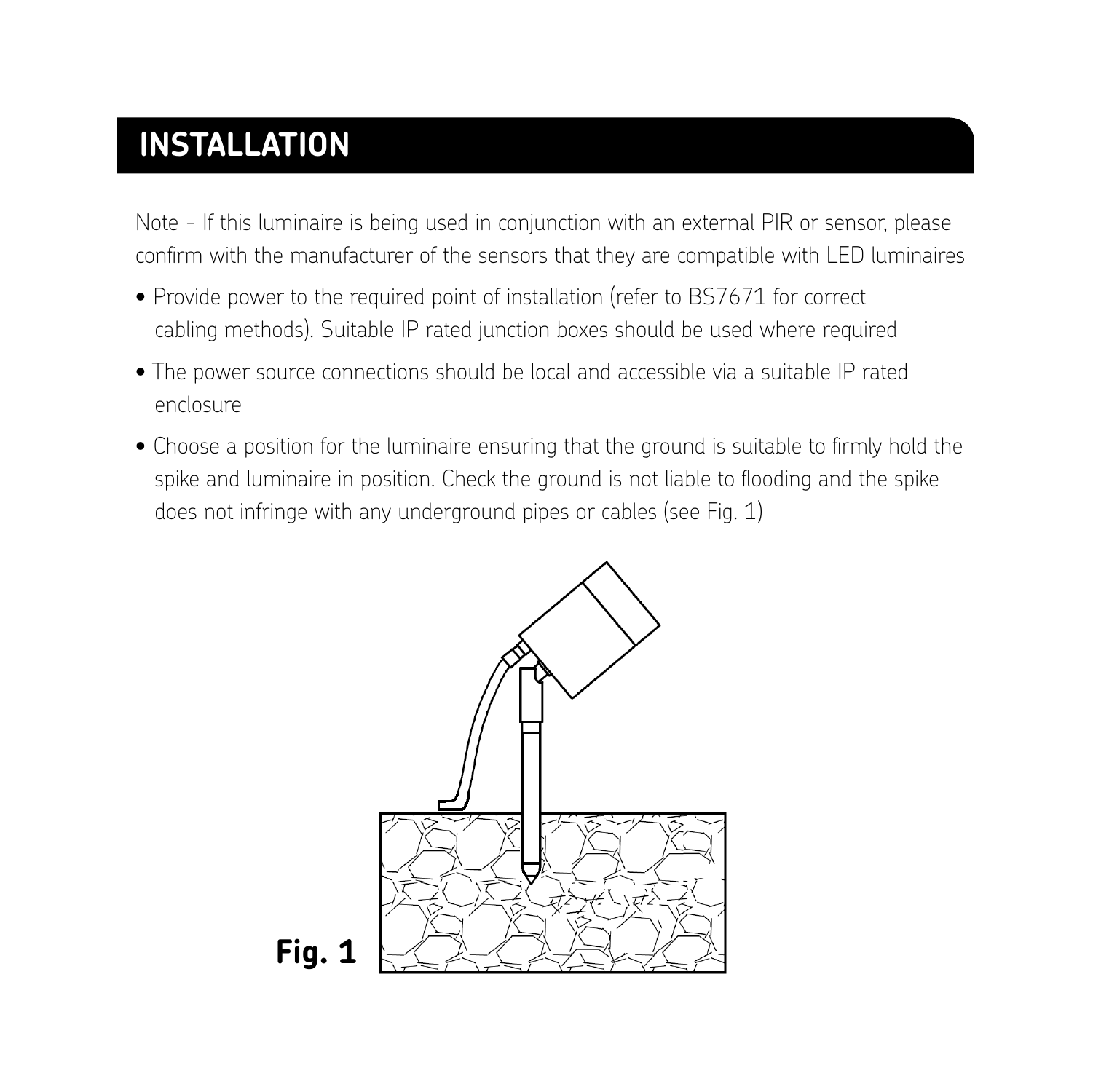- The body of the product should not rest directly on the ground
- The pre-installed cable supplied is for above-ground use only. Cables that are to be routed within walls or below ground must be protected by means of a suitable conduit or trunking (see Fig. 2)



# **Fig. 2**

- Connect the luminaire to the mains supply ensuring that correct polarity is observed: Live (brown), Earth (green/yellow), Neutral (blue)
- Switch on and check for correct operation • Switch on and check for correct operation

#### **WARNING**

This luminaire must be disconnected from the circuit if subjected to any high voltage or insulation resistance This product must be disconnected from the circuit if subjected to any high voltage or insulation resistance testing. Irreparable damage will occur if this instruction is not followed. This product is not suitable for installation in or near a coastal or marine environment.